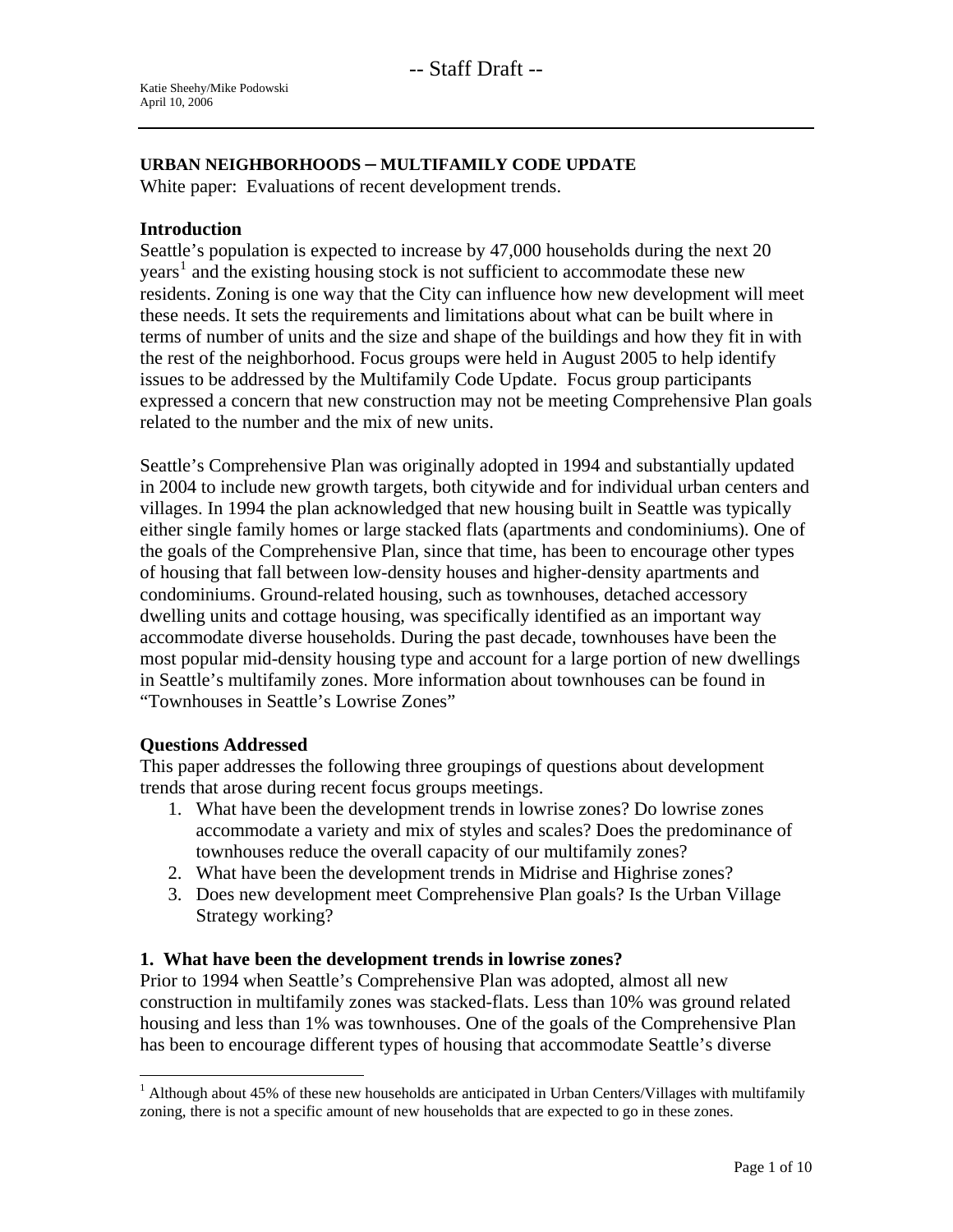residents. Development regulations, such as the unit lot subdivision process, were specifically changed "to help promote townhouses developments."<sup>[2](#page-1-0)</sup> More than 8,000 housing units have been built in Seattle's multifamily zones since the Comprehensive Plan was adopted. Almost 80% of these new homes have been built in lowrise zones.



While a lot of the new units are in stacked flats, slightly more than half are groundrelated housing. Townhouses now make up the largest single type of housing units being built at approximately 40% of all new units in lowrise zones*.* 

# *Does the predominance of townhouses reduce the overall capacity of our multifamily zones?*

The density of new development was also raised as a concern during the Urban Neighborhood focus groups that took place in August 2005. Some people were concerned that the increase in townhouses undermines the potential capacity of lowrise zones and that this might contribute to rapidly rising housing costs. The following section analyzes the density of new development during the past decade.

The density of new multifamily development varies both by the type of building and by zone. Stacked flats are generally built at about 90% of allowed density. Ground-related buildings, like townhouses and duplexes, are typically built at a lower proportion of allowed density as illustrated in the chart on the following page.

I could be that if current development trends continue, thousands fewer housing units will be constructed in lowrise zones than is allowed by the density limits of the current standards. While the lower density of ground-related buildings does reduce the theoretical capacity of multifamily zones, particularly the Lowrise 3 zone, overall development trends across multifamily, commercial and downtown zones to meet Comprehensive Plan goals both in terms of the types of housing and the number of units.

<span id="page-1-0"></span> $\overline{a}$ <sup>2</sup> "Implementing Seattle's Comprehensive Plan"—Proposed Development Regulations, page 12.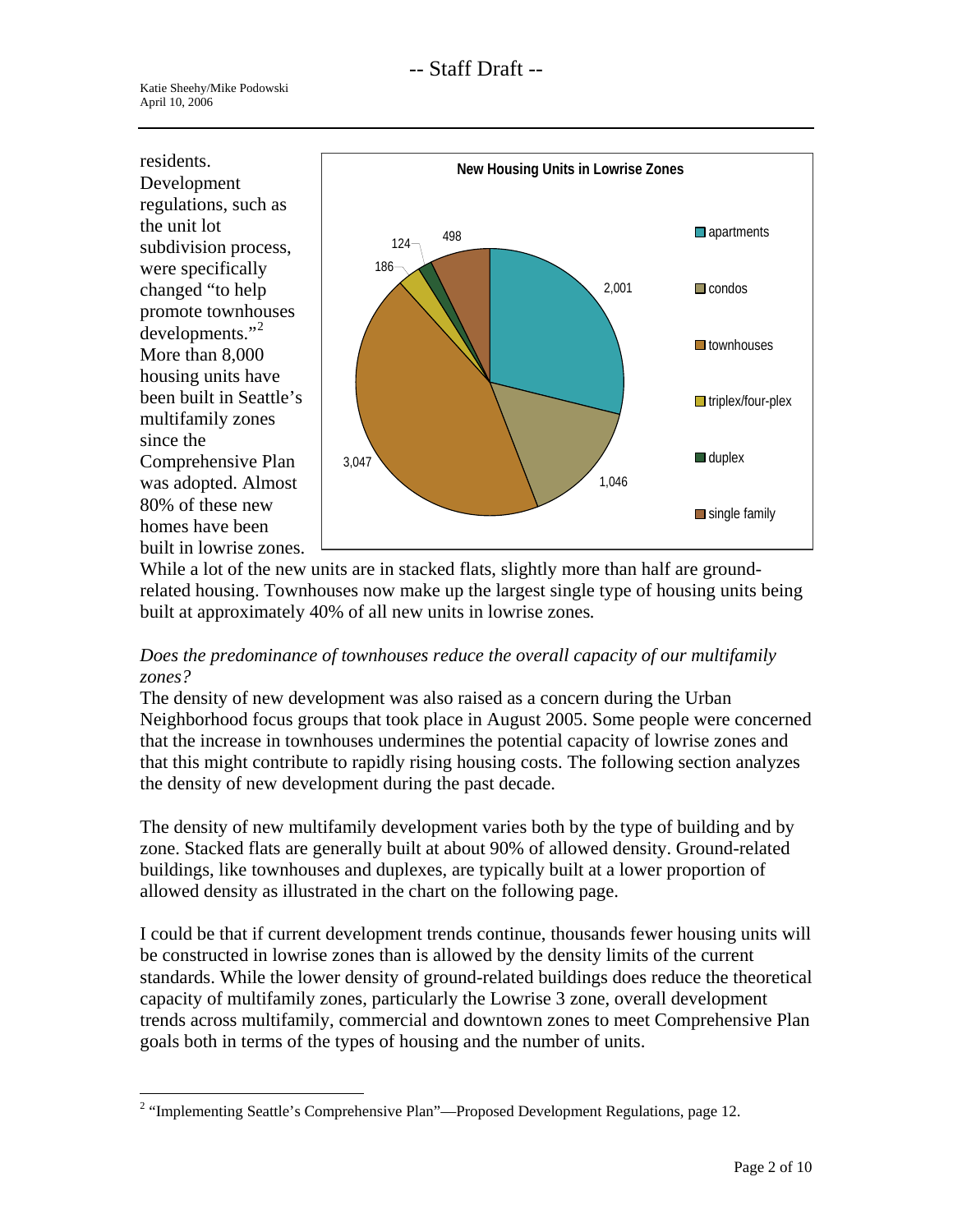

There are three factors that contribute to the trend of ground-related buildings being built at lower percentages of allowed density.

- 1. **Development standards,** including environmental and design review, shape the way ground-related buildings relate to the site. Parking and driveways particularly limit the opportunity to achieve allowed density when more parking and open space is required than is demanded by the future residents. In some circumstances, when a developer has two or more lots, they will develop each lot as an individual project, rather than combining all of them to stay under street improvement and environmental and design review thresholds. This limits their ability to consolidate projects and reach a higher density, and ultimately constrains the design and layout of the site as a whole.
- 2. **Lot size and configuration.** The typical lot size in Lowrise zones is between 4,500 and 5,000 square feet, while the average lot size for a stacked flat is closer 8,000 or 10,000 square feet. Only about 16% of currently platted lots in multifamily zones are large enough for typical stacked flats. An example of how this can impact density is that larger lots can more easily accommodate underground parking, which is more expensive but also frees-up space for more units.
- 3. **Market demand and construction costs,** combined with the other two factors, create the final constraint on the density of ground-related buildings. People who can afford to purchase a new townhouse typically want at least 1,000 square feet of living space. Given the current development standards and lot size, it is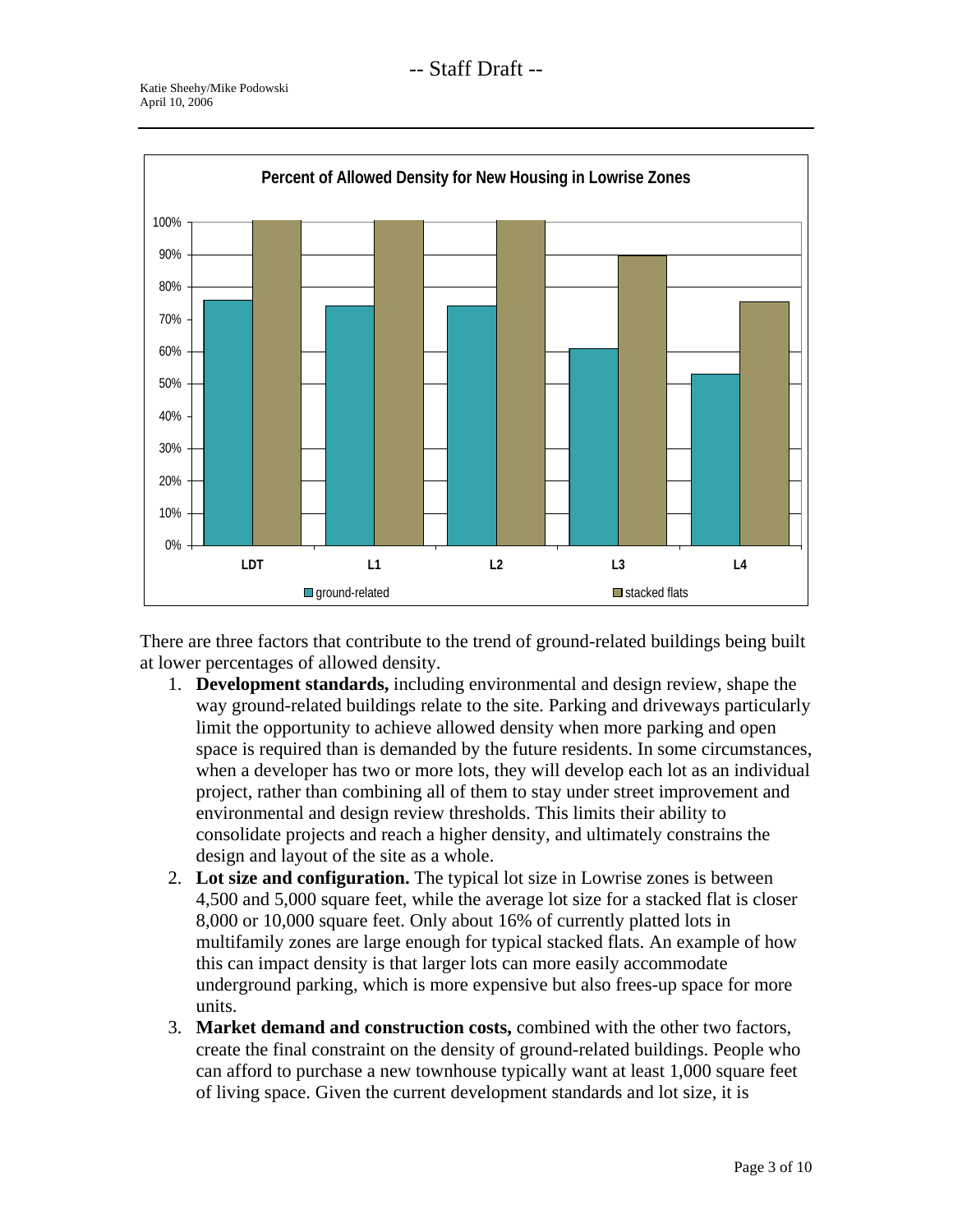difficult to fit more than four ground-related units on the average lot available for development in the multifamily zones.

Development in Lowrise 3 illustrates how Comprehensive Plan goals are being met as well as what could be improved and is addressed in more detail below.

*Lowrise 3 zones and Townhouses*  Lowrise 3 zones account for the largest proportion of multifamily zoning at about 43% of multifamily zones and 3% of Seattle's overall land area. This zone also accounts for more than 3,400 housing units that have been built during the past decade, which is about half of all new units built in multifamily zones. While townhouses account for the majority of projects built in Lowrise zones, many stacked flats and other types of ground related housing are also being built.

In Lowrise 3 zones, most of the recent *projects* have been townhouses, while most of the new *units* are in stacked flats, as illustrated in the adjacent chart. Similarly, more land in Lowrise 3



zones was redeveloped into stacked flats than townhouses. This is an important distinction because although it may seem like only townhouses are being built in multifamily zones, the relatively smaller number of stacked flat projects contribute significantly to the overall production of new housing.

Demand for ground related homes, including townhouses, is not likely to decrease. Comprehensive Plan targets for the number of new housing units can be met even though this type of housing is built at lower density than allowed by zoning, in part because more units are being built in Neighborhood Commercial zones. At the same time, if current trends continue, long-range capacity in multifamily zones diminishes. This can increase housing costs for everyone and put more pressure to up zone single family areas. As mentioned above, there are a number of factors that contribute to lower-density ground related housing. In terms of the Multifamily code, development standards are the one factor that the City can change.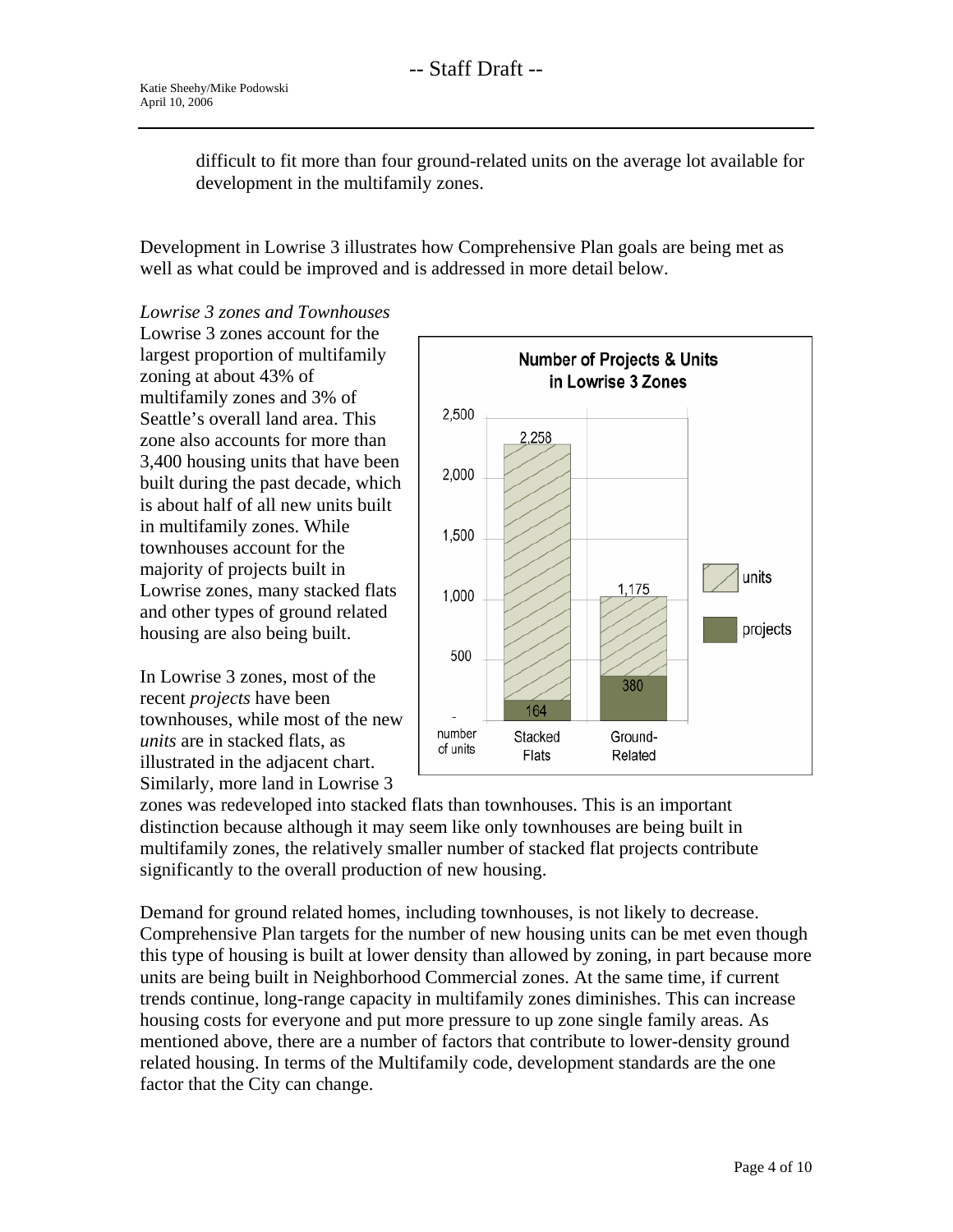For example, setbacks or parking requirements could be adjusted to make it feasible to accommodate more, smaller, homes in a multifamily development on one parcel of land. This type of home could be appropriate for senior citizens who would like to down-size from the house they raised their family in as well as younger households without children.

Current development standards limit the form that ground related housing can take, which is part of the reason that much of the new buildings look very much the same, regardless of the neighborhood<sup>[3](#page-4-0)</sup>. Changes to development standards could improve how new development relates to the neighborhoods context and also address the density issues mentioned above. Changes may also be appropriate to encourage development of more apartments and condominiums in these zones.

Overall development trends in lowrise zones are similar to those in Lowrise 3. There are more ground related projects, particularly townhouses, than stacked flats, but stacked flats account for more of the units that have been built. Overall, there is a variety of different types of housing that has been constructed in the past decade. As a result, Comprehensive Plan goals are starting to be met in terms of more diversity of housing types in multifamily zones. There is still room for improvement. Revised, more flexible development standards, particularly for ground related housing, could:

- allow higher density ground related projects;
- accommodate more diverse households; and
- improve compatibility with neighborhood contexts.

# **2. What have been the trends in Midrise and Highrise development?**

Generally, new buildings in Midrise and Highrise zones are built at similar densities as existing housing in these zones.

Only three new buildings were constructed in Highrise zones during 1994-2004, all of which are in First Hill, the only neighborhood with this zoning. The average density for these projects is one unit per 260 square feet of lot area, which is slightly lower than the average density of the neighborhood, but still similar to the character of the neighborhood.

All of the new homes built in Midrise zones were stacked flats, with the exception of one new duplex in Alki and some single family houses that were built as part of Homesite's Noji Gardens. The average density of the stacked flats was about one unit per 340 square feet of lot area, which is more than double new development in Lowrise zones and also slightly above the average density for this zone, which includes some single-family homes and duplexes.

<span id="page-4-0"></span><sup>&</sup>lt;sup>3</sup> For more information about how development standards affect the form of ground-related housing, please see "Townhouses in Seattle's Lowrise Zones."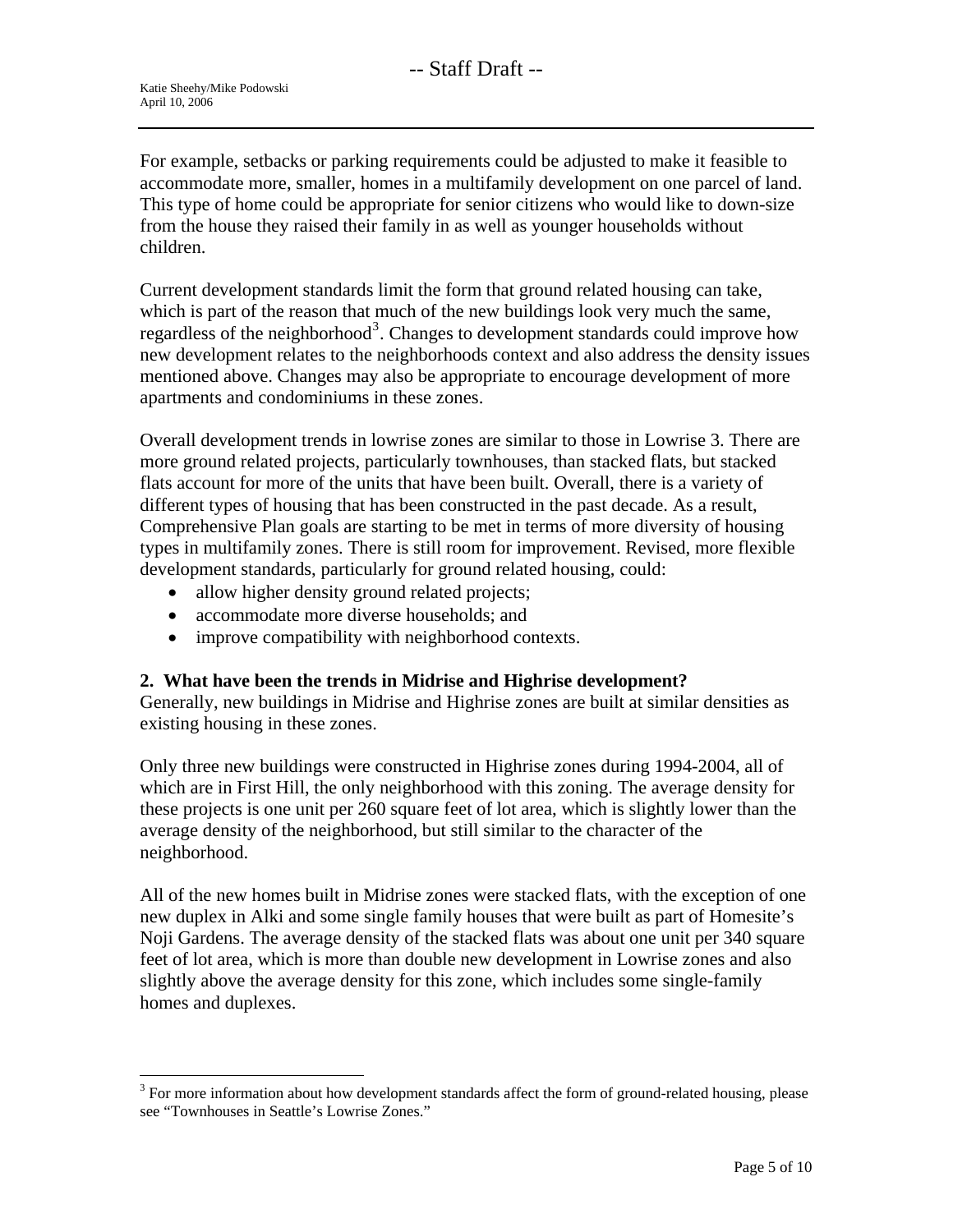Only a few stacked flats have been built each year during the past decade in Midrise zones. That number has begun to decline during the past few years, which could be a reflection of how soft the rental market has been until recently. There does seem to be capacity for about 4,500 more housing units in Midrise zones based on current development trends. The amount of redevelopable land and projected number of units is more than sufficient for the next 20 years, which is the time frame for Seattle's Comprehensive Plan.<sup>[4](#page-5-0)</sup>

# **3. Does new development meet Comprehensive Plan goals? Is the Urban Village Strategy working?**

The Comprehensive Plan includes goals about:

- accommodating 47,000 new households that are expected in Seattle during the next 20 years;
- encouraging a diversity of housing types that accommodate the needs of diverse households;
- maintaining affordable housing; and
- directing residential development in accordance with the Urban Village Strategy.<sup>[5](#page-5-1)</sup>

This section focuses on the number of new households that can be accommodated in Seattle's multifamily zones and the Urban Village Strategy. The Urban Village Strategy is a key component of how to accommodate new households, which directs the majority of growth into the parts of Seattle that are already more densely developed than surrounding single family neighborhoods. Overall, the Urban Village Strategy of the Comprehensive Plan is working in terms of the mix of housing types being constructed and where most of the units are built.

More than one third of new housing units built in Seattle during the last decade were constructed in multifamily zones. More than 70% of these new homes were built within urban centers or villages (excluding downtown). General trends indicate that higher densities are being built in Urban Centers and Villages than outside of them. Similarly, new construction in Urban Centers typically has higher densities than those in Hub Urban Villages or Residential Urban Villages.

An increasing number of new homes are also being built in commercial zones, almost 5,000 units during 1994-2004. This is consistent with Comprehensive Plan goals that focus on creating compact neighborhoods that have a mix of activities and contributes to overall density. The table below illustrates the portion of new housing that was built in multifamily and commercial zones by urban centers/villages.

 $\overline{a}$ 

<span id="page-5-0"></span><sup>&</sup>lt;sup>4</sup> See Seattle's Comprehensive Plan policy H2.

<span id="page-5-1"></span><sup>&</sup>lt;sup>5</sup> Ibid, LUG11, LUG12, HG1 and HG2.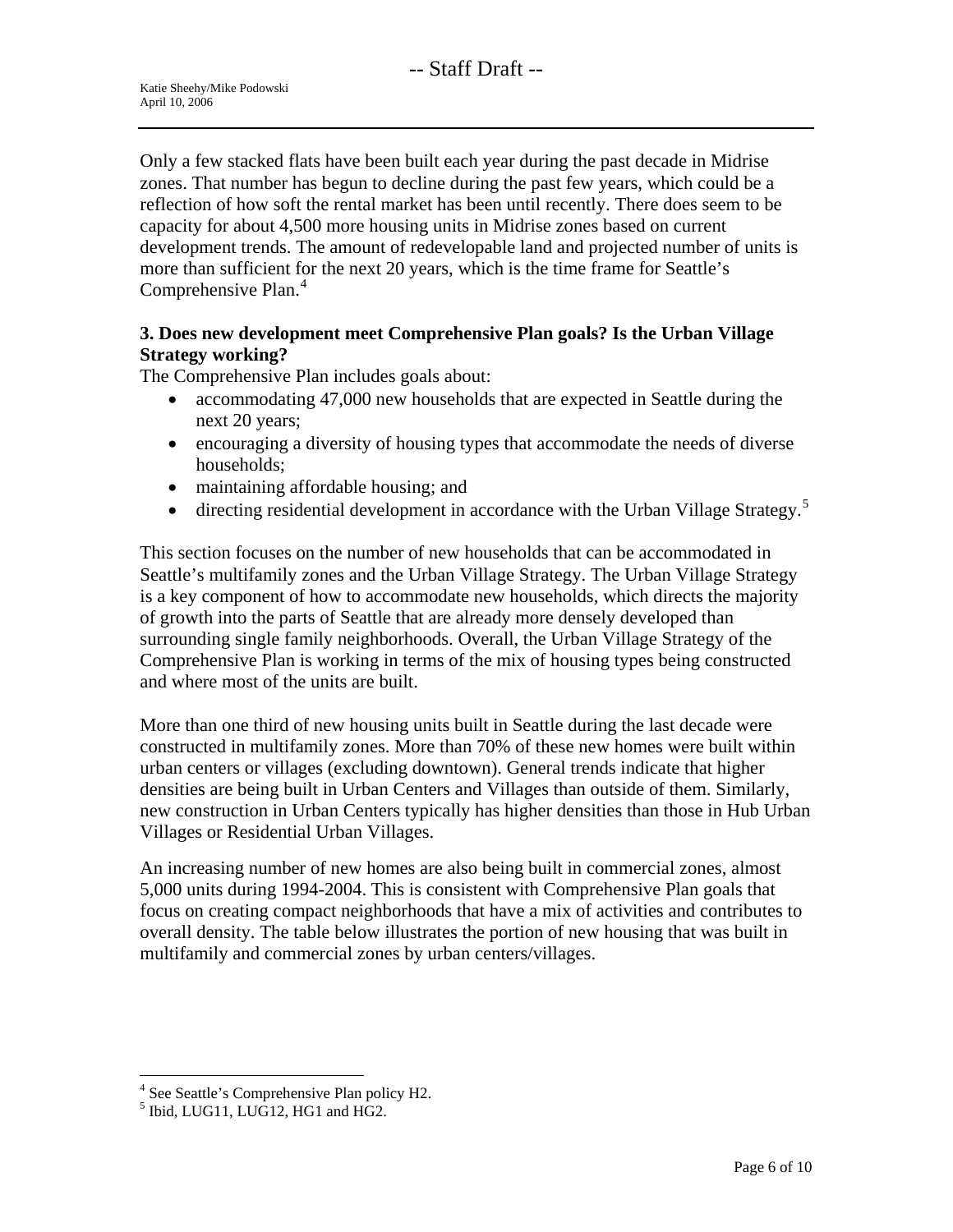| Percent of new housing units | <b>Urban</b>   | <b>Urban Villages</b> |      | <b>Outside Urban</b>               |
|------------------------------|----------------|-----------------------|------|------------------------------------|
| constructed                  | <b>Centers</b> |                       |      | Hub Residential   Centers/Villages |
| In Multifamily zones         | 42%            | 47%                   | 61\% | 45%                                |
| In Commercial zones          | 56%            | 53%                   | 31%  | 23%                                |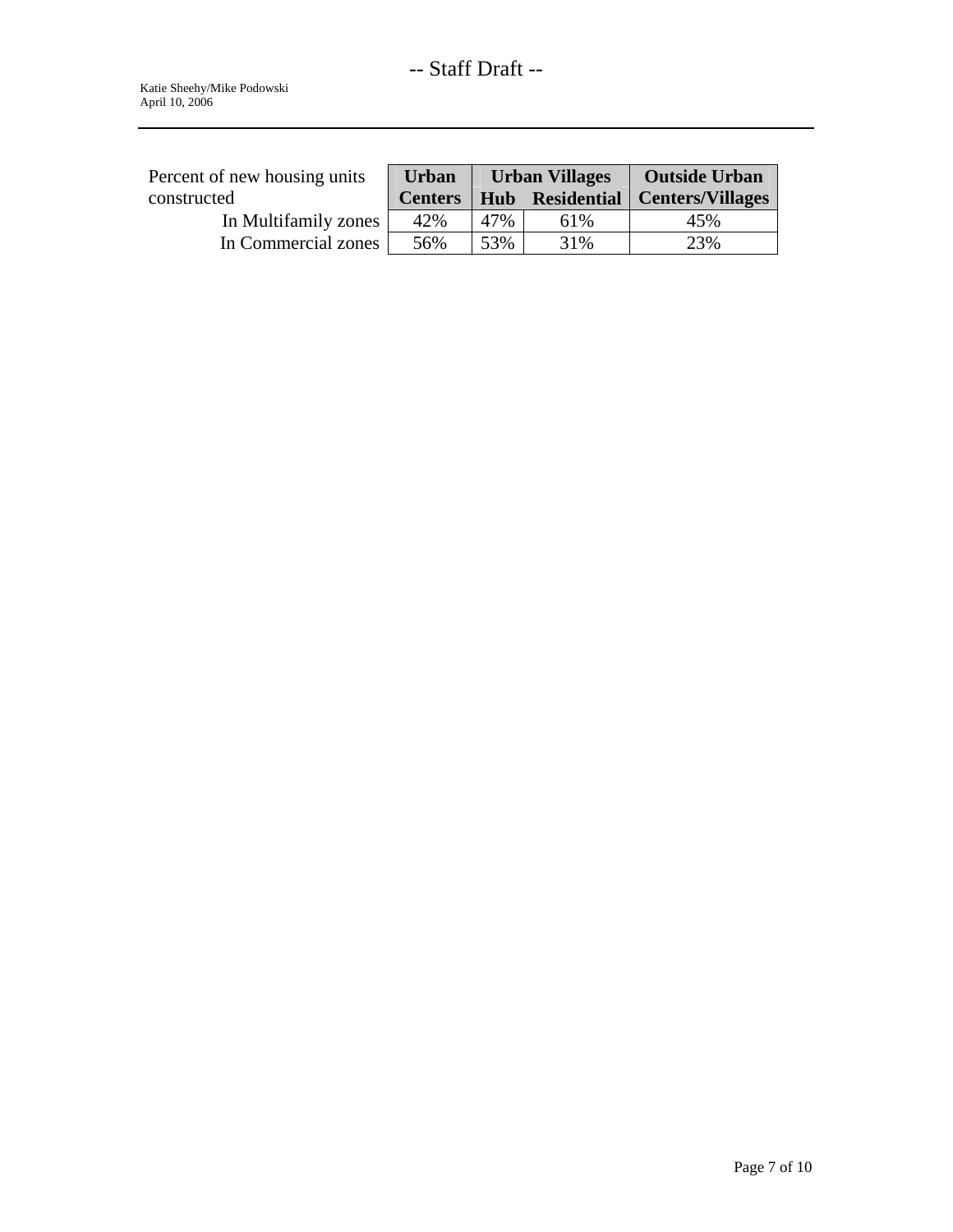In summary new development does meet Comprehensive Plan goals for diversity of housing types and the urban village strategy to direct growth to urban villages and urban centers seems to be working.

- The overall density of new construction is:
	- o Higher within urban centers and villages than outside of them, and
	- o Adequate to meet housing goals, particularly when coupled with new construction downtown and in Commercial zones.
- Increased flexibility in development standards, coupled with improved design considerations, could help improve how new development relates to existing neighborhoods.

#### **Conclusions**

 $\overline{a}$ 

This paper responds to three major questions about actual development vs. anticipated that arose during multifamily focus groups that took place in August 2005:

- Overall, the range of housing densities being constructed indicates that Comprehensive Plan goals and policies are being met: to encourage a range of housing types and to promote pedestrian activity and transit use, and support of local business and services.
- Stacked flats frequently reach allowed density in all Lowrise zones. Groundrelated new homes are built closest to allowable density in LDT, L1 and L2 zones. Ground-related homes in L3 and L4 zones are not as dense as allowed. Changes to development standards that allow more flexibility may help solve this issue by making stacked flat development more viable.<sup>[6](#page-7-0)</sup>
- New buildings in Midrise and Highrise zones have appropriate densities.

In summary, while some changes to development standards should be examined to increase the density of new buildings in Lowrise 3 and 4 zones, detailed examination of density trends in Seattle's multifamily zones shows that the Urban Village Strategy is working in terms of the location and types of new housing that is built in multifamily zones and that the number of new units is generally in line with what is anticipated.

<span id="page-7-0"></span><sup>&</sup>lt;sup>6</sup> For specific ideas about how to allow more density in ground-related homes, please see "Townhouses in Seattle's Lowrise Zones."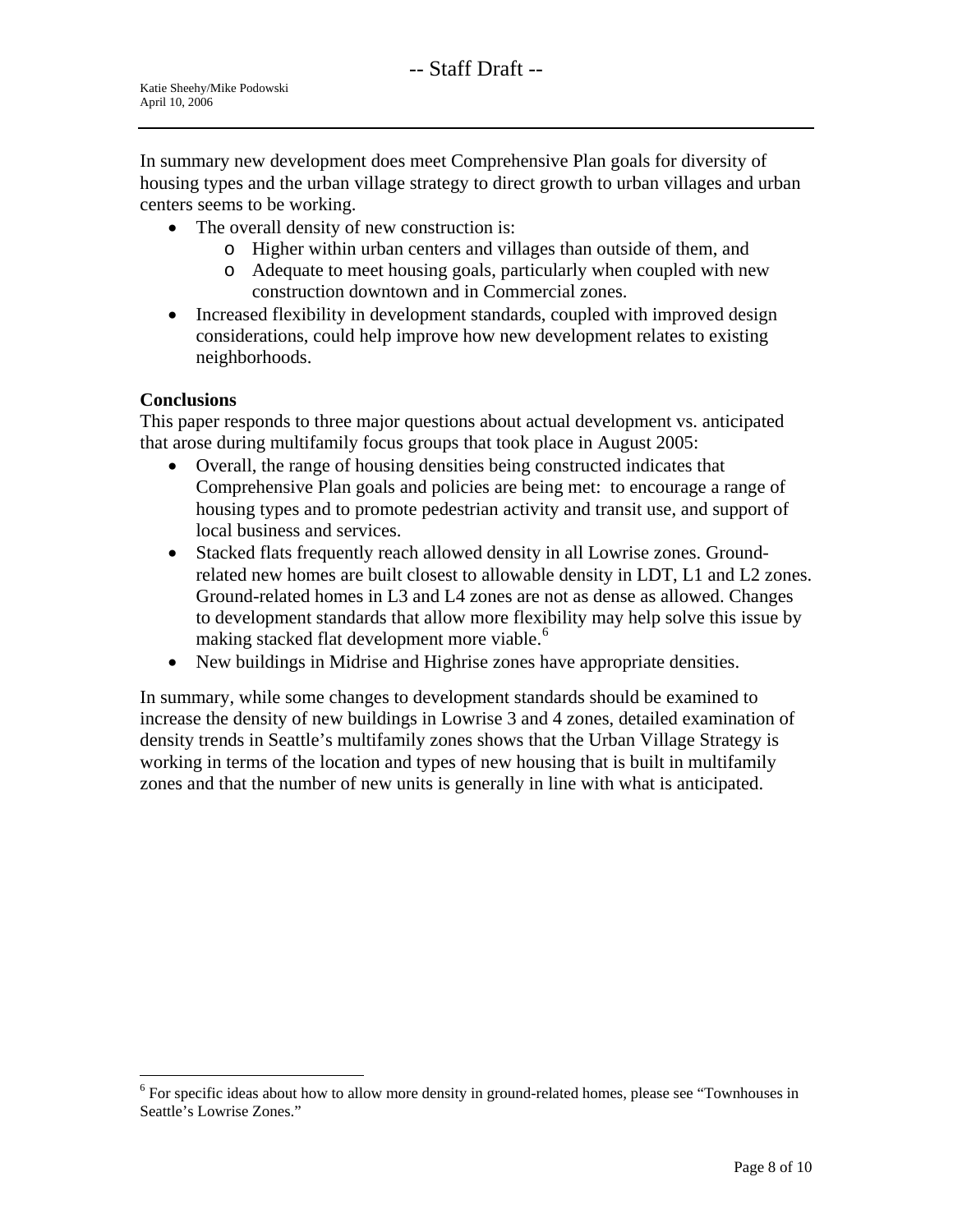### **Appendix 1: Providing services to growing areas.**

*What is the City doing to provide new services concurrent with new development, particularly in Urban Villages?* 

This was one of the common questions in the multifamily focus groups. The City of Seattle continuously strives to improve our neighborhoods great places to live. One of the major objectives of the Comprehensive Plan's urban village strategy is to ensure that public services and amenities are targeted to areas where future growth is anticipated to adequately serve the growing population. Parks and community centers; libraries; roads, parking, sidewalks and trails are some of the services provided by the City for its residents. Transit is a regional issue and the City works closely with Metro King County and Sound Transit to ensure that a range of transportation options are available for Seattle's people who live and/or work here. Below is a brief summary of some examples of how the City is increase services as population increases with links to more information.

## *Parks*

The ProParks Levy has completed 40 park development projects and started more than 40 others. Most of these parks are in urban centers or villages, or were recommended by neighborhood plans to serve underserved portions of the City based on Comprehensive Plan goals for accessible park space. More information about specific projects can be found at:

<http://www.seattle.gov/parks/proparks/projects.htm>

Neighborhood Matching Funds have been used for more than 450 park projects since 1989. Recent project information can be found at: <http://www.seattle.gov/parks/projects/nmf/default.htm>

#### *Community Centers*

Nine community centers and two neighborhood projects are part of the Community Centers and Seattle Center Levy that was approved in 1999. So far, projects in High Point, the International District, Jefferson, Sand Point, Southwest and Yesler have been completed. Current projects are underway in Belltown, Northgate and Van Asselt. The International District, Belltown and Northgate community centers have been sited to serve underserved urban centers.

#### *Libraries*

In 1998, voters approved a "Libraries for All" bond measure that provides upgrades for many neighborhood library branches, 16 of which have been completed. Libraries projects have been focused on urban villages, with new libraries being added to three urban villages.

<http://www.spl.org/lfa/neighborhoodlibs/neighborhoodlibs.html>